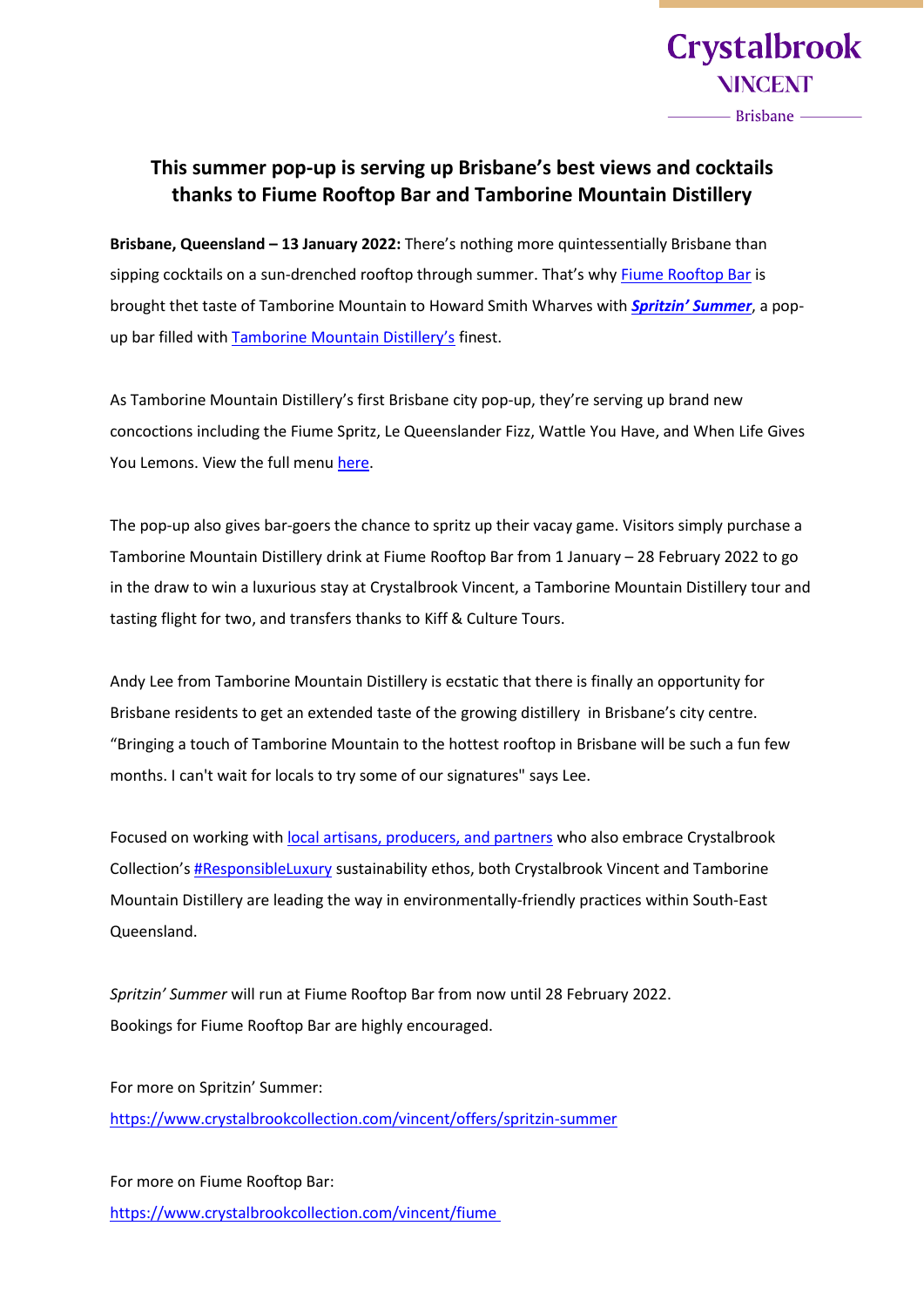**Editor's Notes -** What's in a name? Well, all of our love, sweat and tears as we see our family of hotels grow. Please note, Crystalbrook hotel names should not be shortened or altered.

E.g. Crystalbrook Vincent should not be referred to as The Vincent or Vincent.

*Correct hotel names:*

- Crystalbrook Albion
- Crystalbrook Bailey
- Crystalbrook Byron
- Crystalbrook Flynn
- Crystalbrook Kingsley
- Crystalbrook Riley
- Crystalbrook Vincent

### **– ENDS –**

### *About Crystalbrook*

Crystalbrook is one of Australia's leading sustainable and innovative independent hospitality companies. Each hotel in the portfolio carries an authentic expression of its location, a passion for responsible luxury, considered design and a twinkle of fun for a uniquely enriching experience.

Crystalbrook's portfolio includes:

- Crystalbrook Riley, Cairns, Queensland
- Crystalbrook Albion, New South Wales
- Crystalbrook Byron, Byron Bay, New South Wales
- Crystalbrook Bailey, Cairns, Queensland
- Crystalbrook Flynn, Cairns, Queensland
- Crystalbrook Kingsley, Newcastle, New South Wales
- Crystalbrook Vincent, Brisbane, Queensland

The Group also owns and operates a collection of ten restaurants, three spas, Crystalbrook Superyacht Marina in Port Douglas along with Crystalbrook Station and its subsidiary pastoral businesses.

### *Responsible Luxury*

[Responsible Luxury](https://www.crystalbrookcollection.com/responsible-luxury) and sustainability is at the forefront of the way Crystalbrook thinks and operates. At a glance:

- Operating a single use plastic free environment. No plastic straws, water bottles or single use bathroom amenity bottles (in the past two years the Group has saved over three million plastic bottles from entering landfill)
- Farming their own beef
- Sourcing at least 80% of produce from within a three-hour drive of each hotel
- Use of technology, such as in-room iPads and mobile check-in to create paperless environments and experiences
- Use of recycled and upcycled materials. Examples include key cards made from recycled wood, coat hangers made from recycled paper and toothbrushes made from sugar cane and cornstarch